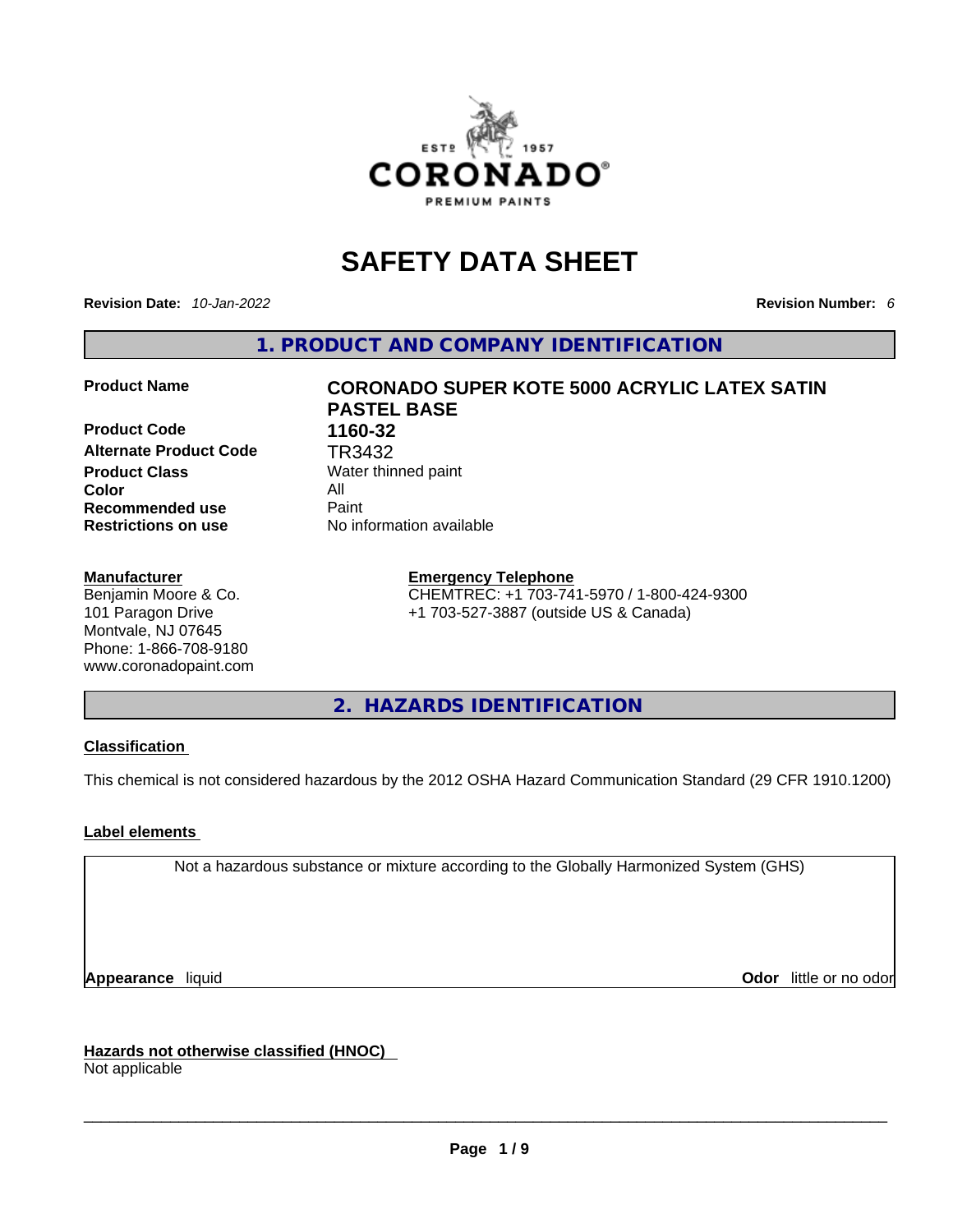# **Other information**

No information available

 **WARNING:** This product contains isothiazolinone compounds at levels of <0.1%. These substances are biocides commonly found in most paints and a variety of personal care products as a preservative. Certain individuals may be sensitive or allergic to these substances, even at low levels.

# **3. COMPOSITION INFORMATION ON COMPONENTS**

| <b>Chemical name</b>                      | CAS No.    | <b>Weight-%</b> |
|-------------------------------------------|------------|-----------------|
| Titanium dioxide                          | 13463-67-7 | $15 - 20$       |
| Kaolin                                    | 1332-58-7  | 5 - 10          |
| Propylene glycol                          | $57-55-6$  | 1 - 5           |
| Propanoic acid, 2-methyl-, monoester with | 25265-77-4 | 1 - 5           |
| 2,2,4-trimethyl-1,3-pentanediol           |            |                 |

|                                                  | 4. FIRST AID MEASURES                                                                                    |
|--------------------------------------------------|----------------------------------------------------------------------------------------------------------|
| <b>General Advice</b>                            | No hazards which require special first aid measures.                                                     |
| <b>Eye Contact</b>                               | Rinse thoroughly with plenty of water for at least 15 minutes and consult a<br>physician.                |
| <b>Skin Contact</b>                              | Wash off immediately with soap and plenty of water while removing all<br>contaminated clothes and shoes. |
| <b>Inhalation</b>                                | Move to fresh air. If symptoms persist, call a physician.                                                |
| Ingestion                                        | Clean mouth with water and afterwards drink plenty of water. Consult a physician<br>if necessary.        |
| <b>Most Important</b><br><b>Symptoms/Effects</b> | None known.                                                                                              |
| <b>Notes To Physician</b>                        | Treat symptomatically.                                                                                   |

**5. FIRE-FIGHTING MEASURES** 

| <b>Suitable Extinguishing Media</b>                   | Use extinguishing measures that are appropriate to local<br>circumstances and the surrounding environment.                                   |
|-------------------------------------------------------|----------------------------------------------------------------------------------------------------------------------------------------------|
| Protective equipment and precautions for firefighters | As in any fire, wear self-contained breathing apparatus<br>pressure-demand, MSHA/NIOSH (approved or equivalent)<br>and full protective gear. |
| <b>Specific Hazards Arising From The Chemical</b>     | Closed containers may rupture if exposed to fire or<br>extreme heat.                                                                         |
| Sensitivity to mechanical impact                      | No                                                                                                                                           |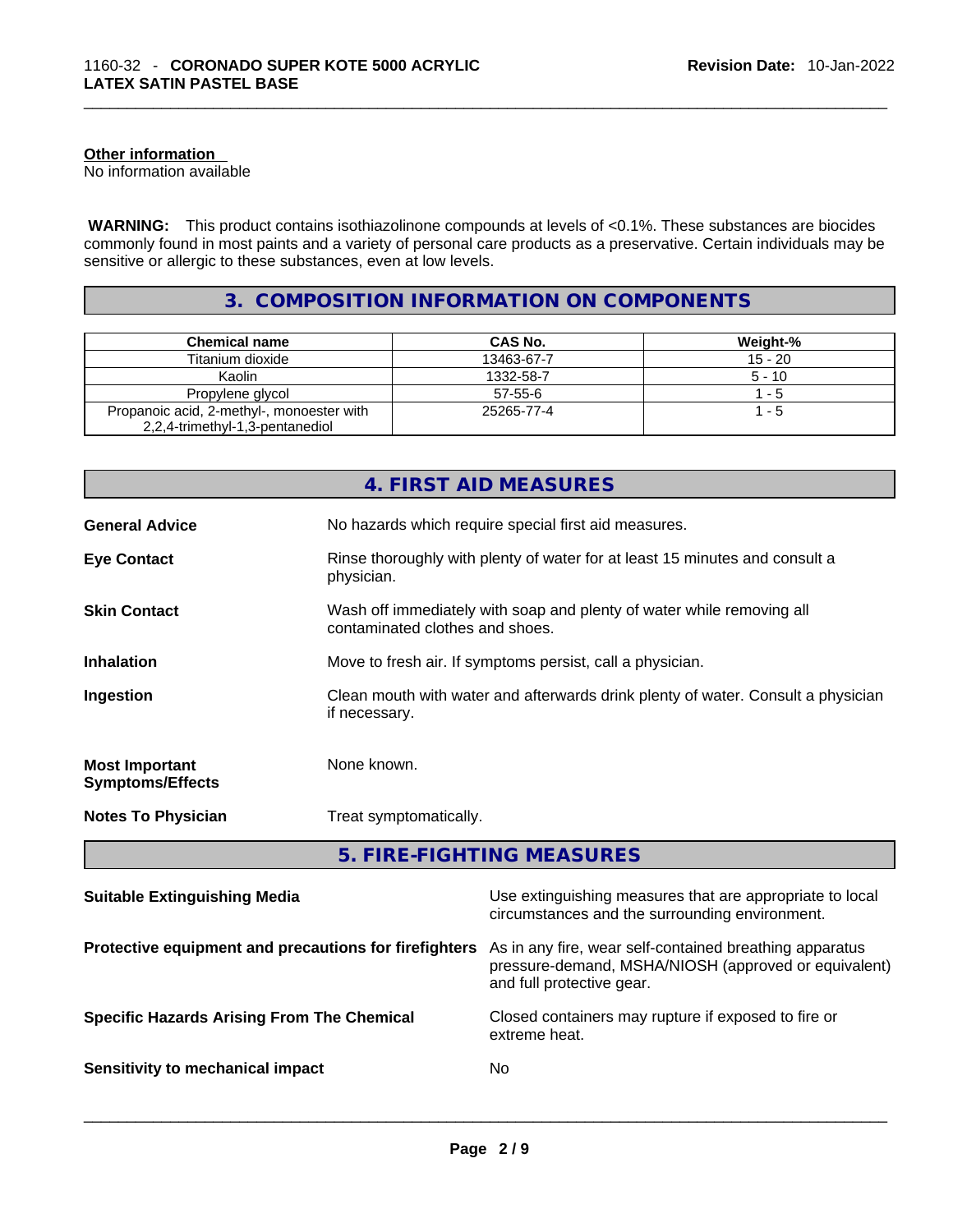|                                          | Sensitivity to static discharge                               |                        | No.                                                |                                |
|------------------------------------------|---------------------------------------------------------------|------------------------|----------------------------------------------------|--------------------------------|
| <b>Flash Point Data</b><br><b>Method</b> | Flash point (°F)<br>Flash Point (°C)                          |                        | Not applicable<br>Not applicable<br>Not applicable |                                |
|                                          | <b>Flammability Limits In Air</b>                             |                        |                                                    |                                |
|                                          | Lower flammability limit:<br><b>Upper flammability limit:</b> |                        | Not applicable<br>Not applicable                   |                                |
| <b>NFPA</b>                              | Health: 1                                                     | <b>Flammability: 0</b> | <b>Instability: 0</b>                              | <b>Special:</b> Not Applicable |

### **NFPA Legend**

- 0 Not Hazardous
- 1 Slightly
- 2 Moderate
- 3 High
- 4 Severe

*The ratings assigned are only suggested ratings, the contractor/employer has ultimate responsibilities for NFPA ratings where this system is used.* 

*Additional information regarding the NFPA rating system is available from the National Fire Protection Agency (NFPA) at www.nfpa.org.* 

|                                  | 6. ACCIDENTAL RELEASE MEASURES                                                                       |
|----------------------------------|------------------------------------------------------------------------------------------------------|
| <b>Personal Precautions</b>      | Avoid contact with skin, eyes and clothing. Ensure adequate ventilation.                             |
| <b>Other Information</b>         | Prevent further leakage or spillage if safe to do so.                                                |
| <b>Environmental precautions</b> | See Section 12 for additional Ecological Information.                                                |
| <b>Methods for Cleaning Up</b>   | Soak up with inert absorbent material. Sweep up and shovel into suitable<br>containers for disposal. |
|                                  | 7. HANDLING AND STORAGE                                                                              |

| <b>Handling</b>               | Avoid contact with skin, eyes and clothing. Avoid breathing vapors, spray mists or<br>sanding dust. In case of insufficient ventilation, wear suitable respiratory<br>equipment. |
|-------------------------------|----------------------------------------------------------------------------------------------------------------------------------------------------------------------------------|
| <b>Storage</b>                | Keep container tightly closed. Keep out of the reach of children.                                                                                                                |
| <b>Incompatible Materials</b> | No information available                                                                                                                                                         |

# **8. EXPOSURE CONTROLS/PERSONAL PROTECTION**

# **Exposure Limits**

| $\sim$ $\sim$ $\sim$<br>name<br>тиса.<br>unen | . <b>.</b><br><b>\CGIF</b><br>. .            | <b>DE</b><br>பட<br>--                                     |
|-----------------------------------------------|----------------------------------------------|-----------------------------------------------------------|
| dioxide<br>. itanium                          | TW/<br>ma/m∘<br>$\cdot$ $\bm{\omega}$<br>. . | $\mathbf{u}$<br>, ma/m<br><b>VVF</b><br>.<br><b>v</b> v / |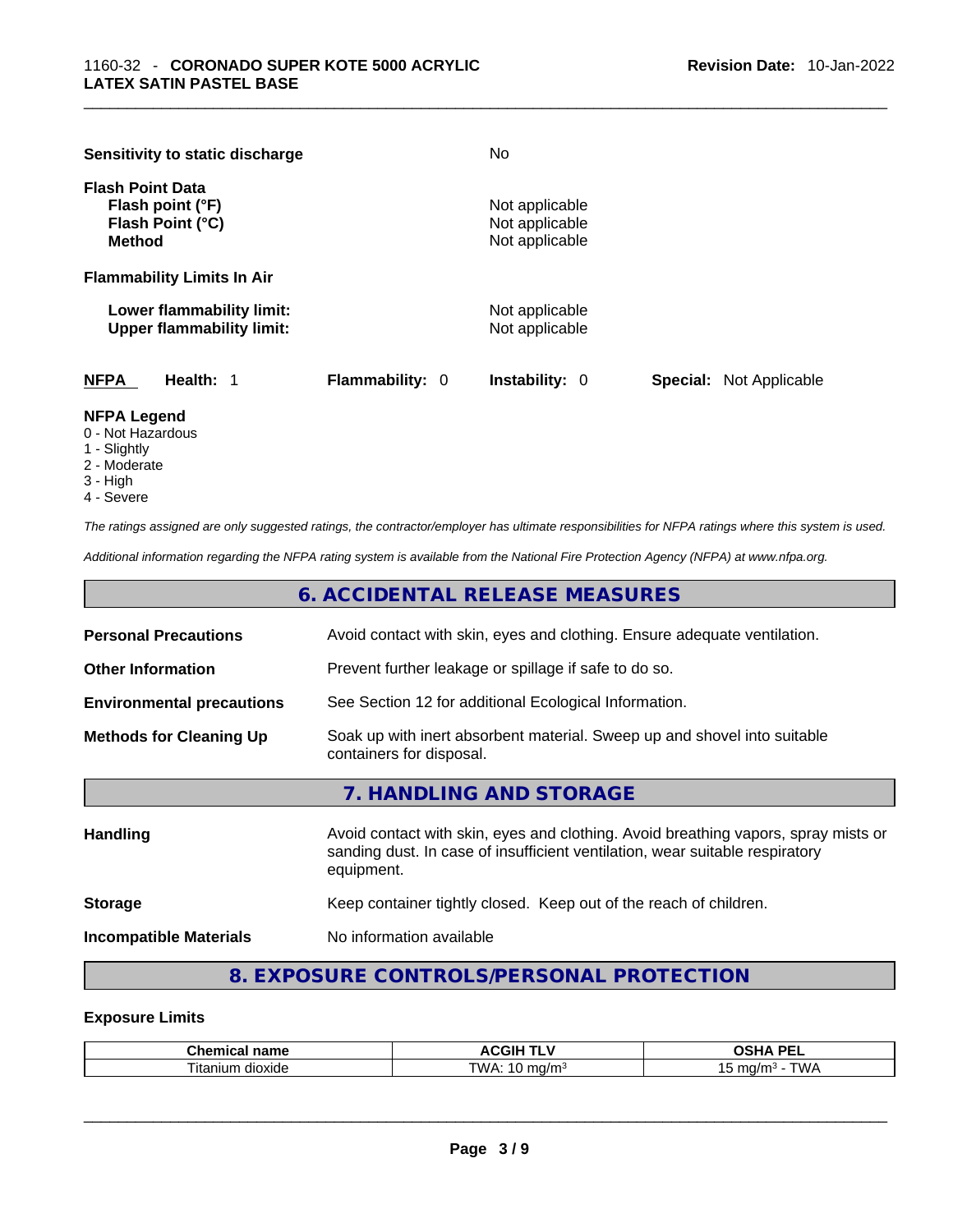| Kaolin | TWA: $2 \text{ mg/m}^3$ particulate matter<br>containing no asbestos and <1%<br>crystalline silica, respirable particulate | $15 \text{ mg/m}^3$ - TWA<br>$5 \text{ ma/m}^3$ - TWA |  |
|--------|----------------------------------------------------------------------------------------------------------------------------|-------------------------------------------------------|--|
|        | matter                                                                                                                     |                                                       |  |

#### **Legend**

ACGIH - American Conference of Governmental Industrial Hygienists Exposure Limits OSHA - Occupational Safety & Health Administration Exposure Limits N/E - Not Established

# **Personal Protective Equipment**

| <b>Eye/Face Protection</b>    | Safety glasses with side-shields.                                        |
|-------------------------------|--------------------------------------------------------------------------|
| <b>Skin Protection</b>        | Protective gloves and impervious clothing.                               |
| <b>Respiratory Protection</b> | In case of insufficient ventilation wear suitable respiratory equipment. |

**Hygiene Measures** Avoid contact with skin, eyes and clothing. Remove and wash contaminated clothing before re-use. Wash thoroughly after handling.

# **9. PHYSICAL AND CHEMICAL PROPERTIES**

| Appearance                           | liquid                   |
|--------------------------------------|--------------------------|
| Odor                                 | little or no odor        |
| <b>Odor Threshold</b>                | No information available |
| Density (Ibs/gal)                    | $10.55 - 10.65$          |
| <b>Specific Gravity</b>              | $1.26 - 1.28$            |
| рH                                   | No information available |
| <b>Viscosity (cps)</b>               | No information available |
| Solubility(ies)                      | No information available |
| <b>Water solubility</b>              | No information available |
| <b>Evaporation Rate</b>              | No information available |
| Vapor pressure                       | No information available |
| <b>Vapor density</b>                 | No information available |
| Wt. % Solids                         | $40 - 50$                |
| Vol. % Solids                        | $25 - 35$                |
| Wt. % Volatiles                      | $50 - 60$                |
| Vol. % Volatiles                     | $65 - 75$                |
| <b>VOC Regulatory Limit (g/L)</b>    | < 100                    |
| <b>Boiling Point (°F)</b>            | 212                      |
| <b>Boiling Point (°C)</b>            | 100                      |
| Freezing point (°F)                  | 32                       |
| Freezing Point (°C)                  | 0                        |
| Flash point (°F)                     | Not applicable           |
| Flash Point (°C)                     | Not applicable           |
| <b>Method</b>                        | Not applicable           |
| Flammability (solid, gas)            | Not applicable           |
| <b>Upper flammability limit:</b>     | Not applicable           |
| Lower flammability limit:            | Not applicable           |
| <b>Autoignition Temperature (°F)</b> | No information available |
| <b>Autoignition Temperature (°C)</b> | No information available |
| Decomposition Temperature (°F)       | No information available |
| Decomposition Temperature (°C)       | No information available |
|                                      |                          |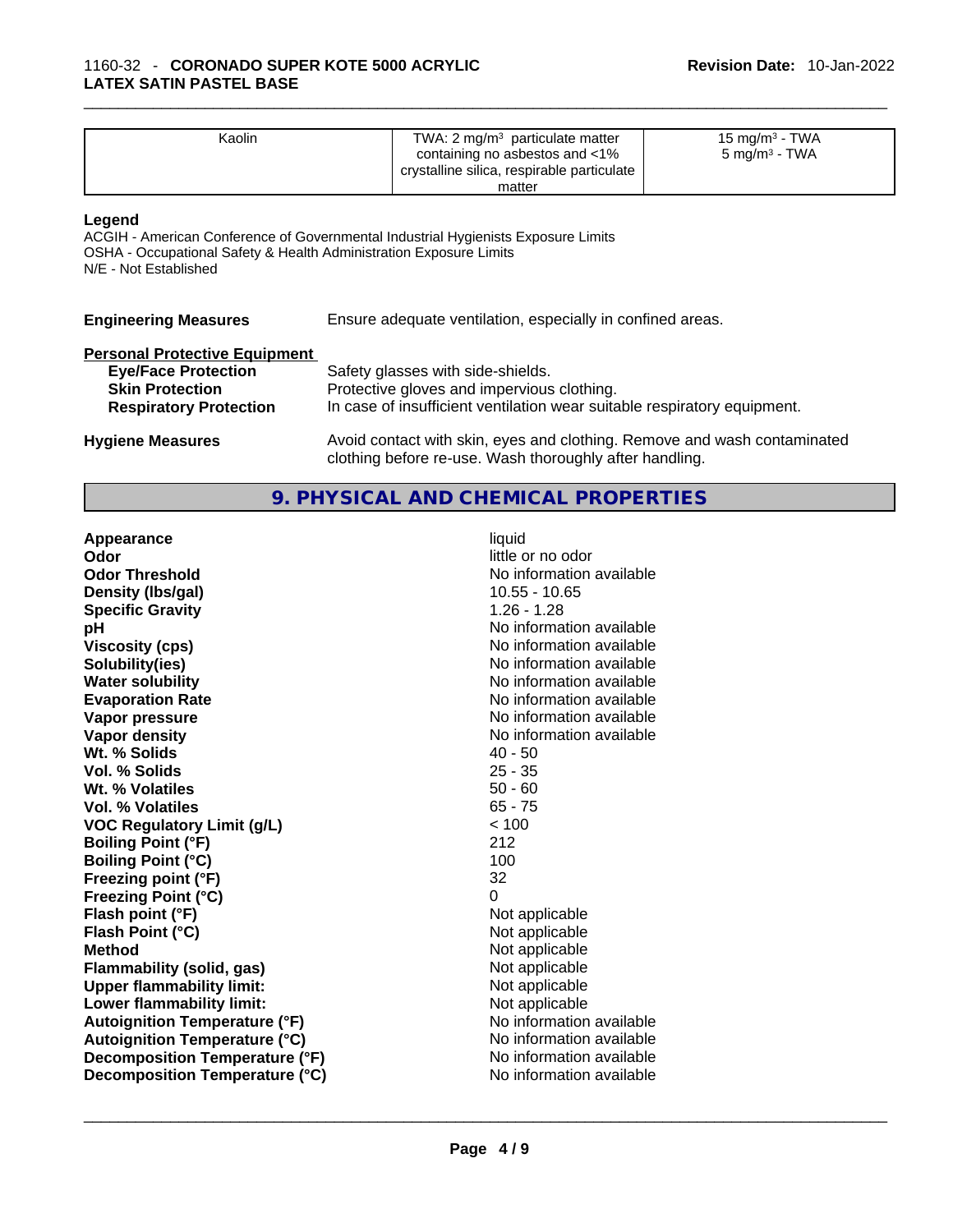**Partition coefficient Contract Contract Contract Contract Contract Contract Contract Contract Contract Contract Contract Contract Contract Contract Contract Contract Contract Contract Contract Contract Contract Contract** 

| 10. STABILITY AND REACTIVITY |
|------------------------------|
|------------------------------|

| <b>Reactivity</b>                         | Not Applicable                           |
|-------------------------------------------|------------------------------------------|
| <b>Chemical Stability</b>                 | Stable under normal conditions.          |
| <b>Conditions to avoid</b>                | Prevent from freezing.                   |
| <b>Incompatible Materials</b>             | No materials to be especially mentioned. |
| <b>Hazardous Decomposition Products</b>   | None under normal use.                   |
| <b>Possibility of hazardous reactions</b> | None under normal conditions of use.     |

# **11. TOXICOLOGICAL INFORMATION**

| <b>Product Information</b>                                                                                                                                                             |                                                                                                                                                                                                                                                                                                                                                                                                     |
|----------------------------------------------------------------------------------------------------------------------------------------------------------------------------------------|-----------------------------------------------------------------------------------------------------------------------------------------------------------------------------------------------------------------------------------------------------------------------------------------------------------------------------------------------------------------------------------------------------|
| Information on likely routes of exposure                                                                                                                                               |                                                                                                                                                                                                                                                                                                                                                                                                     |
| <b>Principal Routes of Exposure</b>                                                                                                                                                    | Eye contact, skin contact and inhalation.                                                                                                                                                                                                                                                                                                                                                           |
| <b>Acute Toxicity</b>                                                                                                                                                                  |                                                                                                                                                                                                                                                                                                                                                                                                     |
| <b>Product Information</b>                                                                                                                                                             | No information available                                                                                                                                                                                                                                                                                                                                                                            |
|                                                                                                                                                                                        | <b>Symptoms related to the physical, chemical and toxicological characteristics</b>                                                                                                                                                                                                                                                                                                                 |
| <b>Symptoms</b>                                                                                                                                                                        | No information available                                                                                                                                                                                                                                                                                                                                                                            |
|                                                                                                                                                                                        | Delayed and immediate effects as well as chronic effects from short and long-term exposure                                                                                                                                                                                                                                                                                                          |
| Eye contact<br><b>Skin contact</b><br><b>Inhalation</b><br>Ingestion<br><b>Sensitization</b><br><b>Neurological Effects</b><br><b>Mutagenic Effects</b><br><b>Reproductive Effects</b> | May cause slight irritation.<br>Substance may cause slight skin irritation. Prolonged or repeated contact may dry<br>skin and cause irritation.<br>May cause irritation of respiratory tract.<br>Ingestion may cause gastrointestinal irritation, nausea, vomiting and diarrhea.<br>No information available<br>No information available.<br>No information available.<br>No information available. |
| <b>Developmental Effects</b><br><b>Target organ effects</b><br><b>STOT - single exposure</b><br><b>STOT - repeated exposure</b><br>Other adverse effects<br><b>Aspiration Hazard</b>   | No information available.<br>No information available.<br>No information available.<br>No information available.<br>No information available.<br>No information available                                                                                                                                                                                                                           |

**Numerical measures of toxicity**

**The following values are calculated based on chapter 3.1 of the GHS document**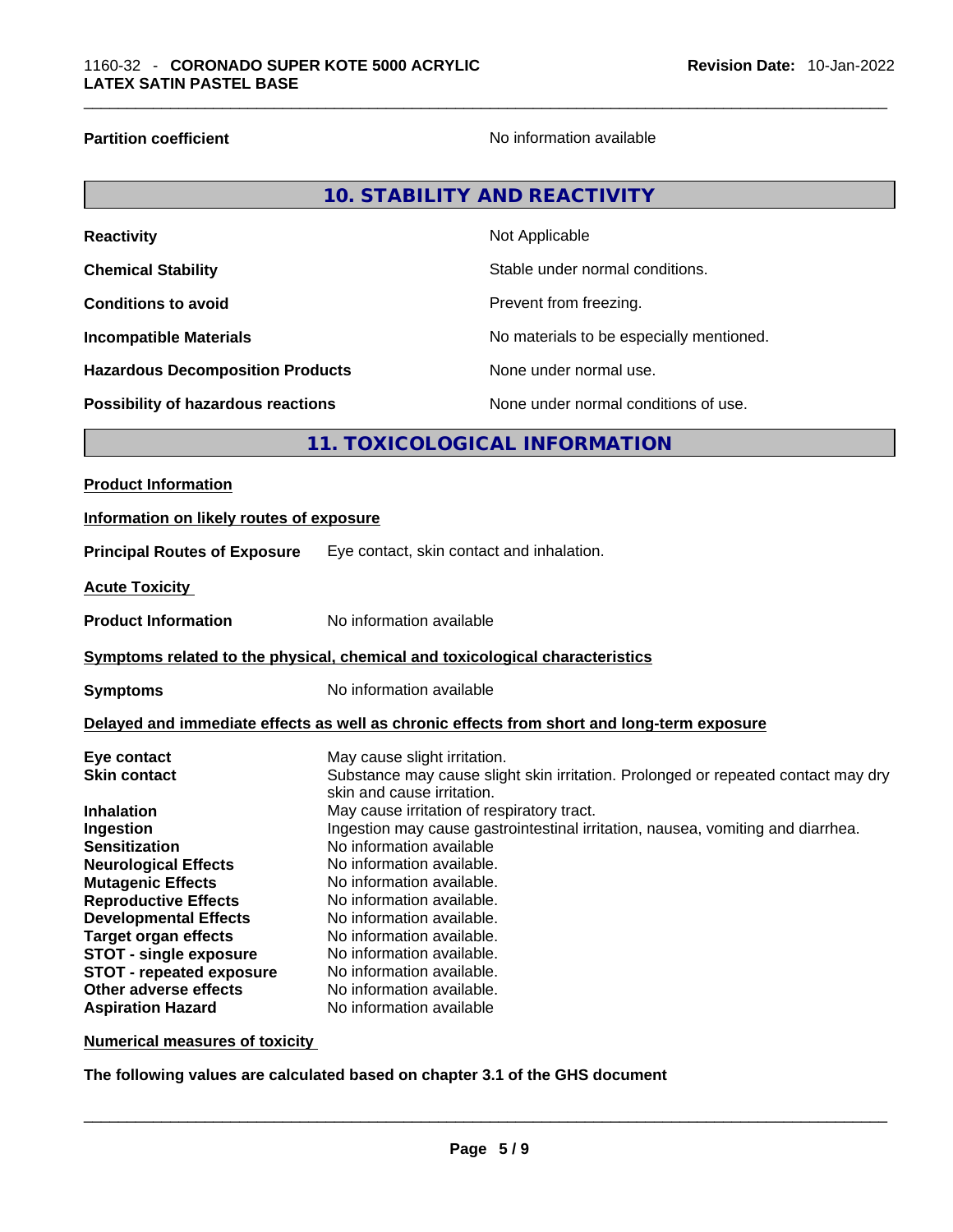| <b>ATEmix (oral)</b>   | 47403 mg/kg  |
|------------------------|--------------|
| <b>ATEmix (dermal)</b> | 744952 mg/kg |

# **Component Information**

| Chemical name                                                                                 | Oral LD50             | Dermal LD50              | <b>Inhalation LC50</b>   |
|-----------------------------------------------------------------------------------------------|-----------------------|--------------------------|--------------------------|
| Titanium dioxide<br>13463-67-7                                                                | $> 10000$ mg/kg (Rat) |                          | $\overline{\phantom{a}}$ |
| Kaolin<br>1332-58-7                                                                           | $>$ 5000 mg/kg (Rat)  | $>$ 5000 mg/kg (Rat)     | $\overline{\phantom{a}}$ |
| Propylene glycol<br>57-55-6                                                                   | $= 20$ g/kg (Rat)     | $= 20800$ mg/kg (Rabbit) |                          |
| Propanoic acid, 2-methyl-,<br>monoester with<br>2,2,4-trimethyl-1,3-pentanediol<br>25265-77-4 | $= 3200$ mg/kg (Rat)  | > 15200 mg/kg (Rat)      |                          |

# **Chronic Toxicity**

#### **Carcinogenicity**

*The information below indicates whether each agency has listed any ingredient as a carcinogen:.* 

| <b>Chemical name</b>     | IARC                 | <b>NTP</b> | OSHA   |
|--------------------------|----------------------|------------|--------|
|                          | 2B<br>Possible Human |            | ∟isted |
| `Titanium 、<br>, dioxide | Carcinoɑen           |            |        |

• Although IARC has classified titanium dioxide as possibly carcinogenic to humans (2B), their summary concludes: "No significant exposure to titanium dioxide is thought to occur during the use of products in which titanium dioxide is bound to other materials, such as paint."

#### **Legend**

IARC - International Agency for Research on Cancer NTP - National Toxicity Program OSHA - Occupational Safety & Health Administration

**12. ECOLOGICAL INFORMATION** 

# **Ecotoxicity Effects**

The environmental impact of this product has not been fully investigated.

# **Product Information**

# **Acute Toxicity to Fish**

No information available

# **Acute Toxicity to Aquatic Invertebrates**

No information available

# **Acute Toxicity to Aquatic Plants**

No information available

# **Persistence / Degradability**

No information available. \_\_\_\_\_\_\_\_\_\_\_\_\_\_\_\_\_\_\_\_\_\_\_\_\_\_\_\_\_\_\_\_\_\_\_\_\_\_\_\_\_\_\_\_\_\_\_\_\_\_\_\_\_\_\_\_\_\_\_\_\_\_\_\_\_\_\_\_\_\_\_\_\_\_\_\_\_\_\_\_\_\_\_\_\_\_\_\_\_\_\_\_\_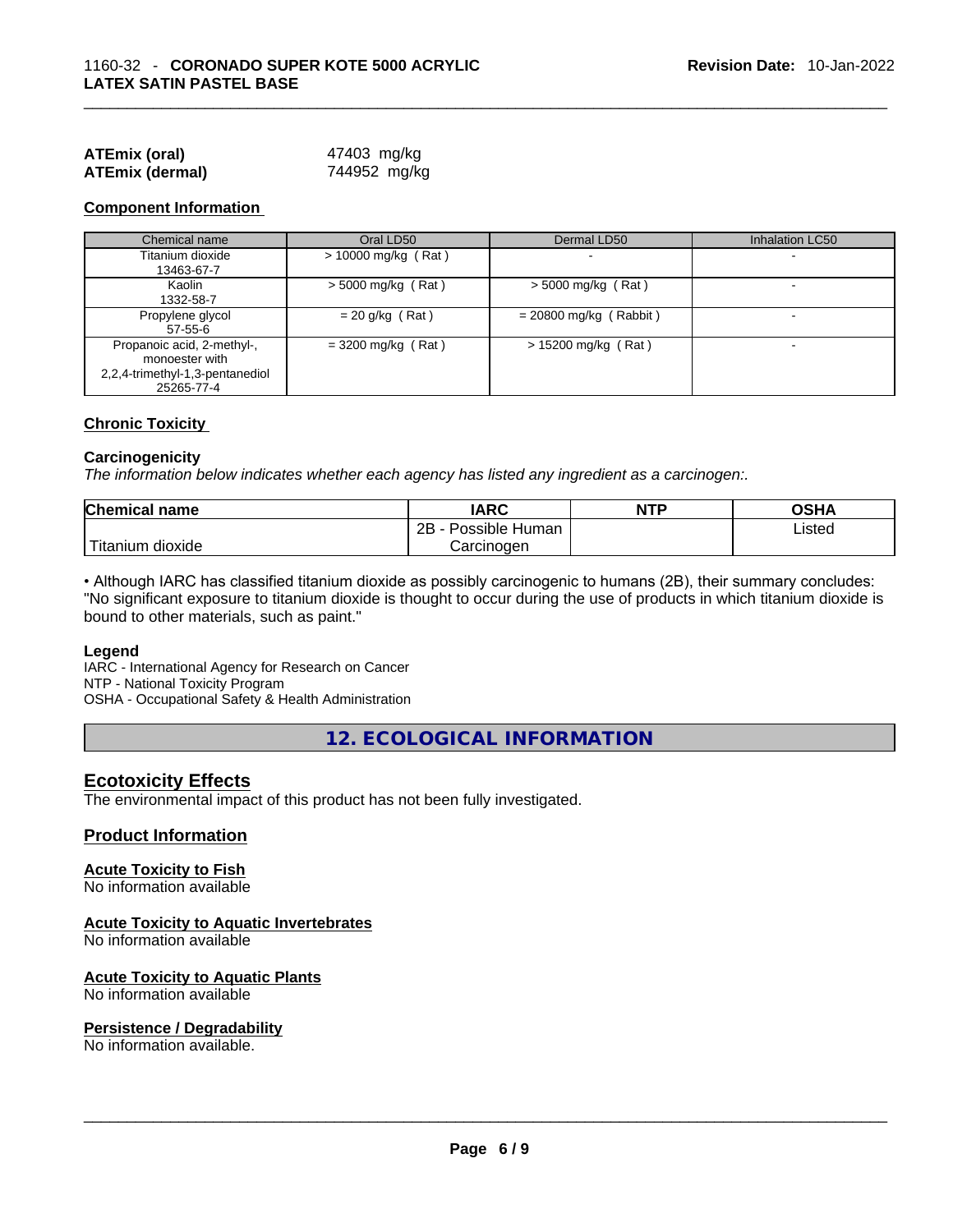# **Bioaccumulation**

There is no data for this product.

**Mobility in Environmental Media** No information available.

**Ozone**

No information available

# **Component Information**

### **Acute Toxicity to Fish**

Titanium dioxide  $LC50:$  > 1000 mg/L (Fathead Minnow - 96 hr.) Propylene glycol LC50: 710 mg/L (Fathead Minnow - 96 hr.)

### **Acute Toxicity to Aquatic Invertebrates**

Propylene glycol EC50: > 10000 mg/L (Daphnia magna - 24 hr.)

# **Acute Toxicity to Aquatic Plants**

No information available

|                                  | 13. DISPOSAL CONSIDERATIONS                                                                                                                                                                                               |
|----------------------------------|---------------------------------------------------------------------------------------------------------------------------------------------------------------------------------------------------------------------------|
| <b>Waste Disposal Method</b>     | Dispose of in accordance with federal, state, and local regulations. Local<br>requirements may vary, consult your sanitation department or state-designated<br>environmental protection agency for more disposal options. |
|                                  | <b>14. TRANSPORT INFORMATION</b>                                                                                                                                                                                          |
| <b>DOT</b>                       | Not regulated                                                                                                                                                                                                             |
| <b>ICAO/IATA</b>                 | Not regulated                                                                                                                                                                                                             |
| <b>IMDG/IMO</b>                  | Not regulated                                                                                                                                                                                                             |
|                                  | <b>15. REGULATORY INFORMATION</b>                                                                                                                                                                                         |
| <b>International Inventories</b> |                                                                                                                                                                                                                           |
| <b>TSCA: United States</b>       | Yes - All components are listed or exempt.                                                                                                                                                                                |

# **Federal Regulations**

 $\_$  ,  $\_$  ,  $\_$  ,  $\_$  ,  $\_$  ,  $\_$  ,  $\_$  ,  $\_$  ,  $\_$  ,  $\_$  ,  $\_$  ,  $\_$  ,  $\_$  ,  $\_$  ,  $\_$  ,  $\_$  ,  $\_$  ,  $\_$  ,  $\_$  ,  $\_$  ,  $\_$  ,  $\_$  ,  $\_$  ,  $\_$  ,  $\_$  ,  $\_$  ,  $\_$  ,  $\_$  ,  $\_$  ,  $\_$  ,  $\_$  ,  $\_$  ,  $\_$  ,  $\_$  ,  $\_$  ,  $\_$  ,  $\_$  ,

**DSL: Canada** Yes - All components are listed or exempt.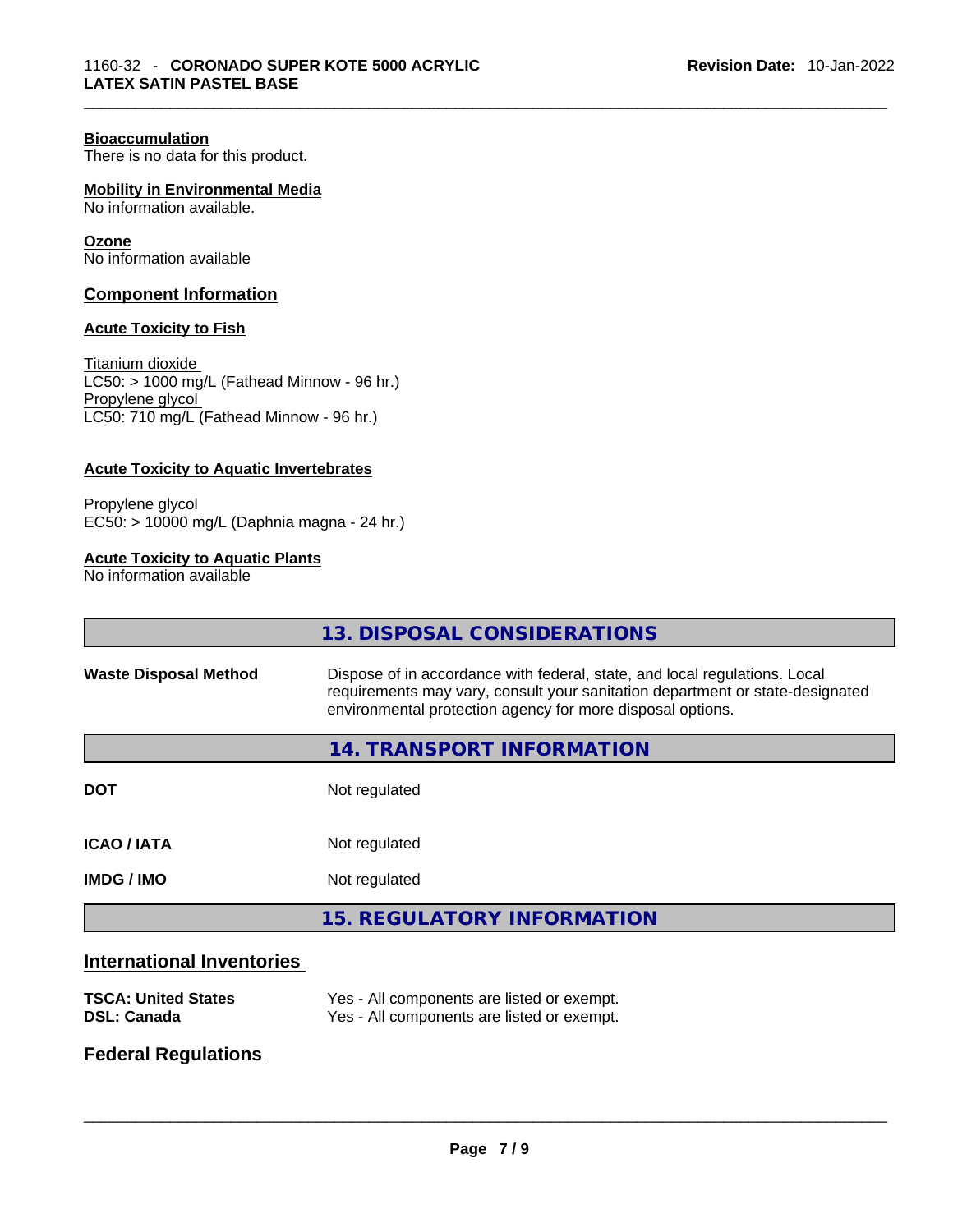# **SARA 311/312 hazardous categorization**

| Acute health hazard               | Nο |  |
|-----------------------------------|----|--|
| Chronic Health Hazard             | No |  |
| Fire hazard                       | Nο |  |
| Sudden release of pressure hazard | No |  |
| Reactive Hazard                   | Nο |  |
|                                   |    |  |

# **SARA 313**

Section 313 of Title III of the Superfund Amendments and Reauthorization Act of 1986 (SARA). This product contains a chemical or chemicals which are subject to the reporting requirements of the Act and Title 40 of the Code of Federal Regulations, Part 372:

*None*

**Clean Air Act,Section 112 Hazardous Air Pollutants (HAPs) (see 40 CFR 61)**

This product contains the following HAPs:

*None*

# **US State Regulations**

# **California Proposition 65**

**WARNING:** This product can expose you to chemicals including Titanium dioxide, which are known to the State of California to cause cancer, and Ethylene glycol which are known to the State of California to cause birth defects or other reproductive harm. For more information go to www.P65Warnings.ca.gov

# **State Right-to-Know**

| <b>Chemical name</b> | <b>Massachusetts</b> | <b>New Jersey</b> | <b>Pennsylvania</b> |
|----------------------|----------------------|-------------------|---------------------|
| Titanium dioxide     |                      |                   |                     |
| Kaolin               |                      |                   |                     |
| Propylene glycol     |                      |                   |                     |

**Legend**

X - Listed

# **16. OTHER INFORMATION**

| HMIS -                                                                                                                          | Health: 1 | <b>Flammability: 0</b> | <b>Reactivity: 0</b> | $PPE: -$ |
|---------------------------------------------------------------------------------------------------------------------------------|-----------|------------------------|----------------------|----------|
| <b>HMIS Legend</b><br>0 - Minimal Hazard<br>1 - Slight Hazard<br>2 - Moderate Hazard<br>3 - Serious Hazard<br>4 - Severe Hazard |           |                        |                      |          |